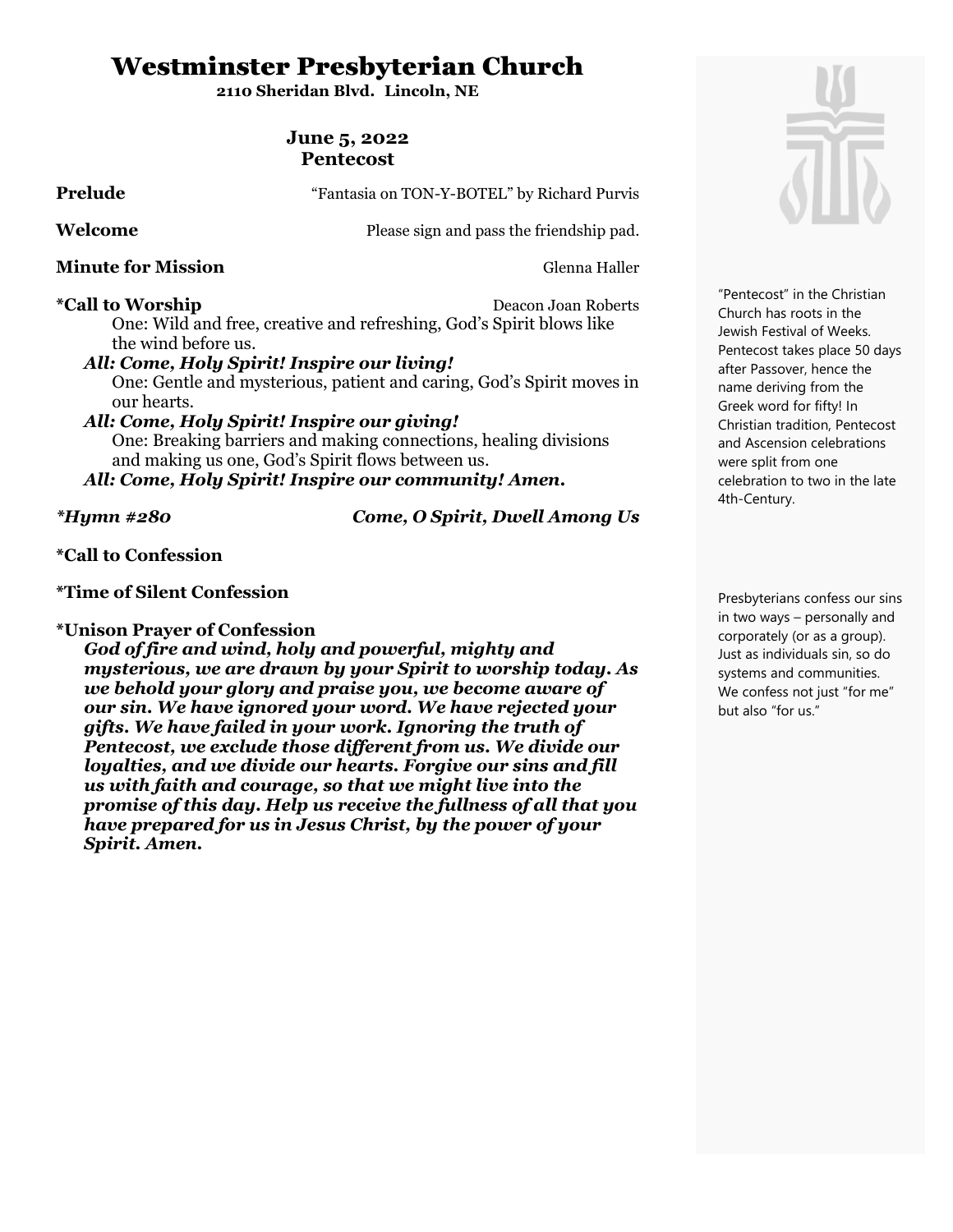| Believe and share the good news!                                                                                                                                                                                                               | In Jesus Christ, we are a new creation!                |                   |  |
|------------------------------------------------------------------------------------------------------------------------------------------------------------------------------------------------------------------------------------------------|--------------------------------------------------------|-------------------|--|
| *Response of Praise #288 Spirit of the Living God (2x)<br>Spirit of the living God, fall afresh on me. Spirit of the living<br>God, fall afresh on me. Melt me; mold me; fill me; use me.<br>Spirit of the living God, fall afresh on me.      |                                                        |                   |  |
| <i><b>*Passing of the Peace</b></i><br>Please share a sign of welcome and inclusion that is mutually comfortable (high five,<br>handshake, fist/elbow bump) with your neighbors.<br>May the peace of Christ be with you.<br>And also with you. |                                                        |                   |  |
| <b>Children's Chat</b>                                                                                                                                                                                                                         |                                                        | Trish Souliere    |  |
| <b>Prayer for Illumination</b>                                                                                                                                                                                                                 |                                                        |                   |  |
| <b>Scripture</b><br>Gospel Lesson                                                                                                                                                                                                              | Acts 2:1-21<br>The Word of the Lord. Thanks be to God. | N.T. pg. 119      |  |
| Sermon                                                                                                                                                                                                                                         | "It's Not All About Me"                                | Rev. Chris Peters |  |

#### **\****Hymn #289 On Pentecost They Gathered*

#### **\*Affirmation of Faith** Deacon Joan Roberts

**\*Assurance of Forgiveness**

*We trust in God the Holy Spirit, everywhere the giver and renewer of life. The Spirit justifies us by grace through faith, sets us free to accept ourselves and to love God and neighbor, and binds us together with all believers in the one body of Christ, the Church. The same Spirit who inspired the prophets and apostles rules our faith and life in Christ through Scripture, engages us through the Word proclaimed, claims us in the waters of baptism, feeds us with the bread of life and the cup of salvation, and calls women and men to all ministries of the church. In a broken and fearful world, the Spirit gives us courage to pray without ceasing, to witness among all peoples to Christ as Lord and Savior, to unmask idolatries in Church and culture, to hear the voices of peoples long silenced, and to work with others for justice, freedom, and peace.*

**Volunteer Appreciation and Recognition**

**Prayer of Thanksgiving**

**Special Music:**  $\qquad \qquad \text{``If Ye Love Me'' by Thomas Tallis''}$ "African Spirit Song" by Victor Johnson Westminster Choir

#### **The Lord's Supper**

**Invitation Great Prayer of Thanksgiving** The Lord be with you. *And also with you.* Lift up your hearts. *We lift them to the Lord.*

Did you know? The Glory to God hymnal was published in 2013, the update from what was often called "the blue hymnal." Each hymn has a footnote telling the story behind the hymn – always worth a read!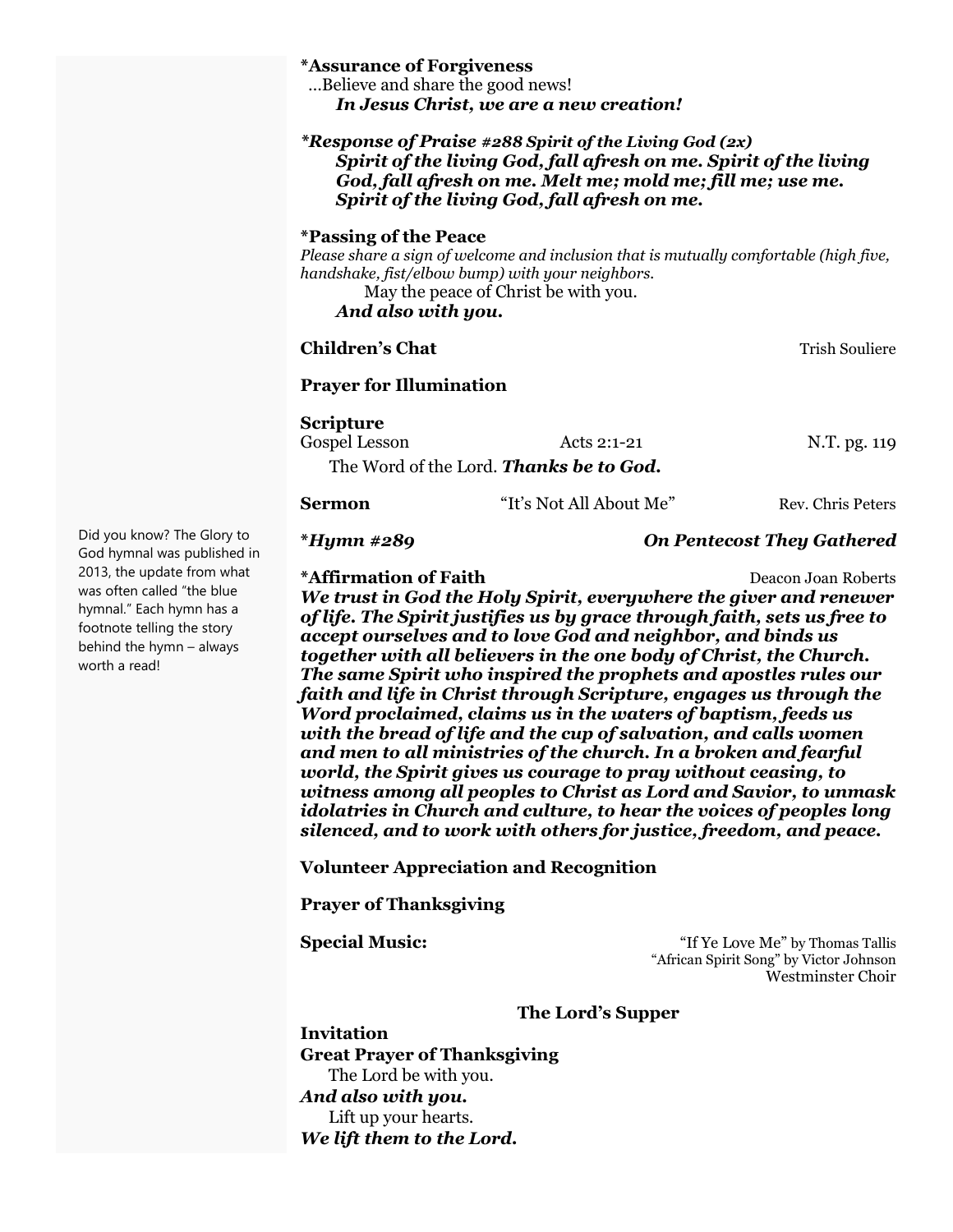The opportunity to eat and drink with Christ is not a right bestowed upon the worthy, but a privilege given to the undeserving who come in faith, repentance, and love. All who come to the table are offered the bread and cup, regardless of their age or understanding." (W-3.0409 "Theology of the Lord's Supper", PCUSA Book of Order, 2019-2023)

You're invited! Join us for cookie decoration, coffee (or water), and conversation in the Garden Room after worship! The second point of our new vision is "To Connect People Deeply" and one way we do this weekly is in time together after worship!

**Ministers:** The whole congregation **Pastors:** Rev. Chris Peters & Rev. Dr. Jimmy Shelbourn **Liturgists:** Deacon Joan Roberts **Interim Music Director:** Ronnie Zanella **Organist:** John Ross **Director of Children & Youth:** Trish Souliere **Ushers:** Diana Wild, Gwen & Stan Thorpe, Susie Hughes **Greeters:** David & Kathy Anderson **Coffee Clean-Up:**

Let us give thanks to the Lord our God. *It is right to give our thanks and praise.*

#### **The Lord's Prayer**

*Our Father, who art in heaven, hallowed be thy name; thy kingdom come, thy will be done on earth as it is in heaven. Give us this day our daily bread and forgive us our debts as we forgive our debtors, and lead us not into temptation, but deliver us from evil. For thine is the kingdom and the power and the glory forever. Amen.*

### **Communion of the People**

### **Prayer after Communion**

*\*Hymn #291 Spirit, Spirit of Gentleness*

**\*Charge & Benediction** Rev. Chris Peters

**Postlude** Toccata on VENI CREATOR SPIRITUS" by Jeanne Demessieux

----------------------------------------------------------------------------------------------------------------- Portions of today's liturgy are used with permission from Call to Worship Vol 55.1, 2021: Lectionary Aids for 2021-2022, Year C

\*Please rise in body or spirit for these parts of worship.

Westminster welcomes and values children in worship. If a parent feels a break is needed for their child during the service, our Infant Room is available. This is located off the entry foyer through the Sheridan Blvd./West-end sanctuary doors. When you enter the foyer, turn to your right, where the door will be open.

# **Giving to Westminster's Mission and Ministry**

*At Church:* An offering to support Westminster may be placed in our Giving Baskets following the service. These are located by the Sheridan Blvd. doors in the narthex and the sanctuary elevator exit. Look for the signs that read "Giving Basket."

*Online:* To give online, visit the following web address: <https://westminsterlincoln.org/generosity-and-the-joy-of-giving/>

If you don't want to take your bulletin with you, please dispose of it in the recycling basket as you exit the sanctuary.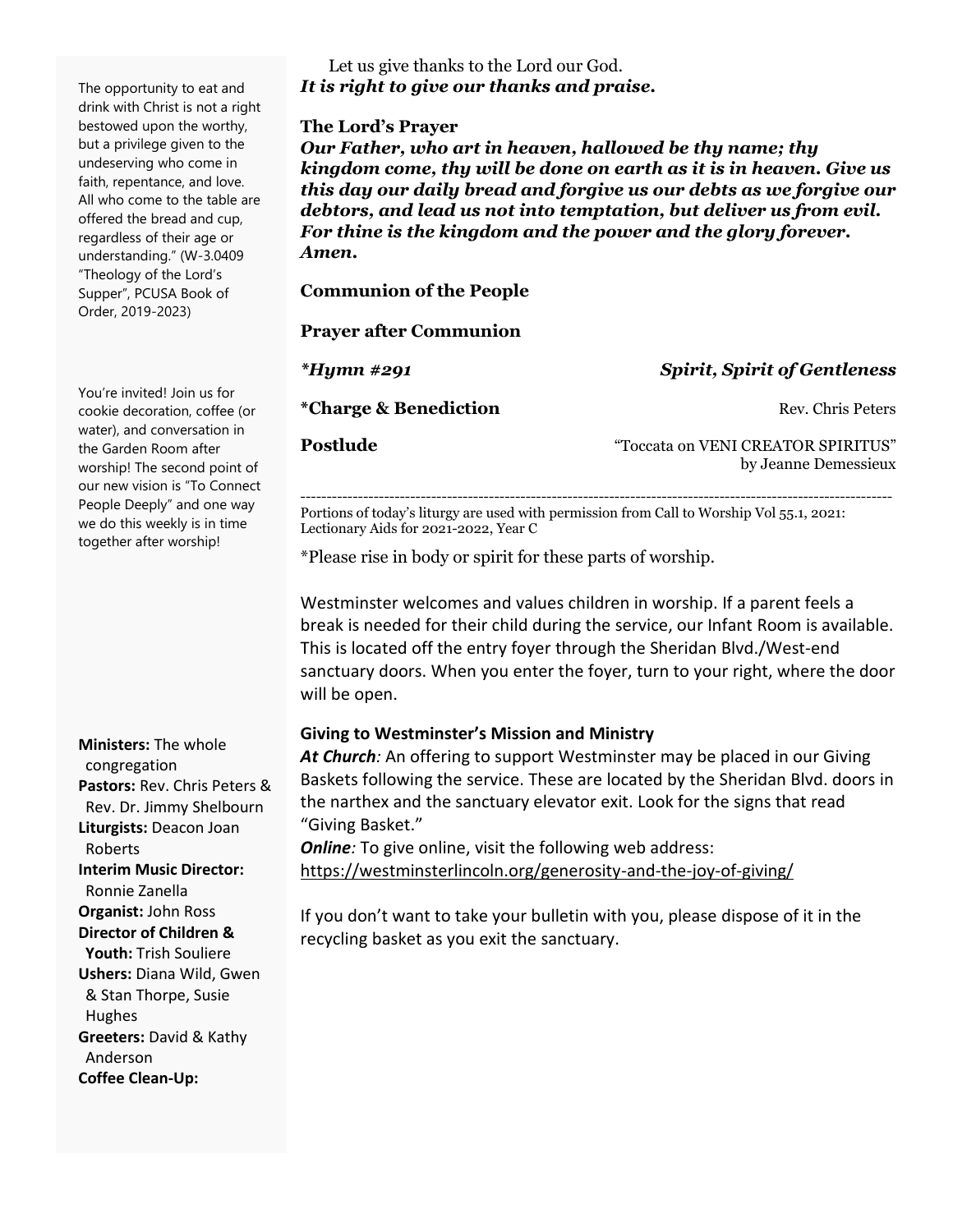

*"I am the vine, you are the branches . . ."*

**The week of June 5, 2022**

*Westminster Presbyterian Church is an inclusive faith family, inspired by Jesus Christ, to call, nurture, and empower disciples.*

# **VBS 2022: To Mars and Beyond | June 6-9**

VBS begins tomorrow! There is still time to join us June 6-9 as we explore how to serve God and discover God's mission for our lives. Registration is \$15 per child/maximum \$45. Register your child or sign up to volunteer here [https://vbsmate.com/events/westminsterlincoln/21116.](https://l.facebook.com/l.php?u=https%3A%2F%2Fvbsmate.com%2Fevents%2Fwestminsterlincoln%2F21116%3Ffbclid%3DIwAR2IeWvJlBfThxJOFr7xCzbjQwZcJGaojsLbOu7od1SVKqZ2n4LtScaR2gQ&h=AT2qvlEunUpkYb6_n4z8ePv0YfvAJ1tZzFpJZxkikNo92FxTHo0r6RtPnDCm5b99QUyKoFcksSI66nYl4LwKU1vB5iIFL_ERq1uqRBwb5wrlhMOefosEaK0fBDQ79Dx5C5Y_&__tn__=-UK-R&c%5b0%5d=AT1eLocyym6b6tOgans3RFiii-irxDwssXa_rP1Q_qE4JGWDDsskAOfvItoxyf9pMQVUD5swm7aGOAD9_VOQO_6RfpA44nyKJaKiLaSJhT1WRqAFs8vVlgczSfadsINTXqbSJARcgVz-_YW-dMPqcwmWOA-9XHmNHFu0PocM1XuaNoM-NvQmaKedH5LnhRHIOL9NXP-s3g49TBUmx9PvOyfTiHK0oyg)

**Prayers of comfort** for the family of Adam and Joselyn Luedtke at the death of Adam's father, Gary Luedtke, on May 26.

# **Adult Ed: "Scripture and Sermon Discussion"**

Starting Sunday, June 12, we will have a casual 20-minute Scripture and Sermon discussion with the preaching pastor as we walk through "Sunday School Stories Grown Up" this summer. We'll meet in the Lounge at 11 am.

# **Sunday School Stories Grown Up – Children's Chat Update**

This Summer we will explore what we often think of as Children's Bible Stories in worship. After some staff planning, we have decided to share the story each week from the Spark Children's Story Bible as well as from the "grown-up" NRSV. This means we will have Children's Chats with a message, along with a kid-focused bulletin each week. At Westminster we value children becoming familiar with the patterns of worship and making our services as accessible to all ages as we can!



### **Summer Sundays**

Faith Village and Sermon Setup are on hiatus beginning this week to allow families time to worship together. We look forward to welcoming the children back to Faith Village on August 14, *Blessing of the Backpacks* Sunday. Children six and under are always welcome in the nursery.

# **Family Movie Night**

June 26, 9 PM - 11 PM

Be sure to save June 26 for family movie night. We will be showing the movie Encanto at 9 PM in the Westminster parking lot with popcorn, lemonade, and water for refreshments. All we need to make the event complete is you, your family, and your favorite lawn chairs.

### **June Prairie Readers**

Wednesday, June 15, 1 pm, Lounge Book: *The Perfume Thief* by Tim Shaffert Discussion leader Martha Van Sickle

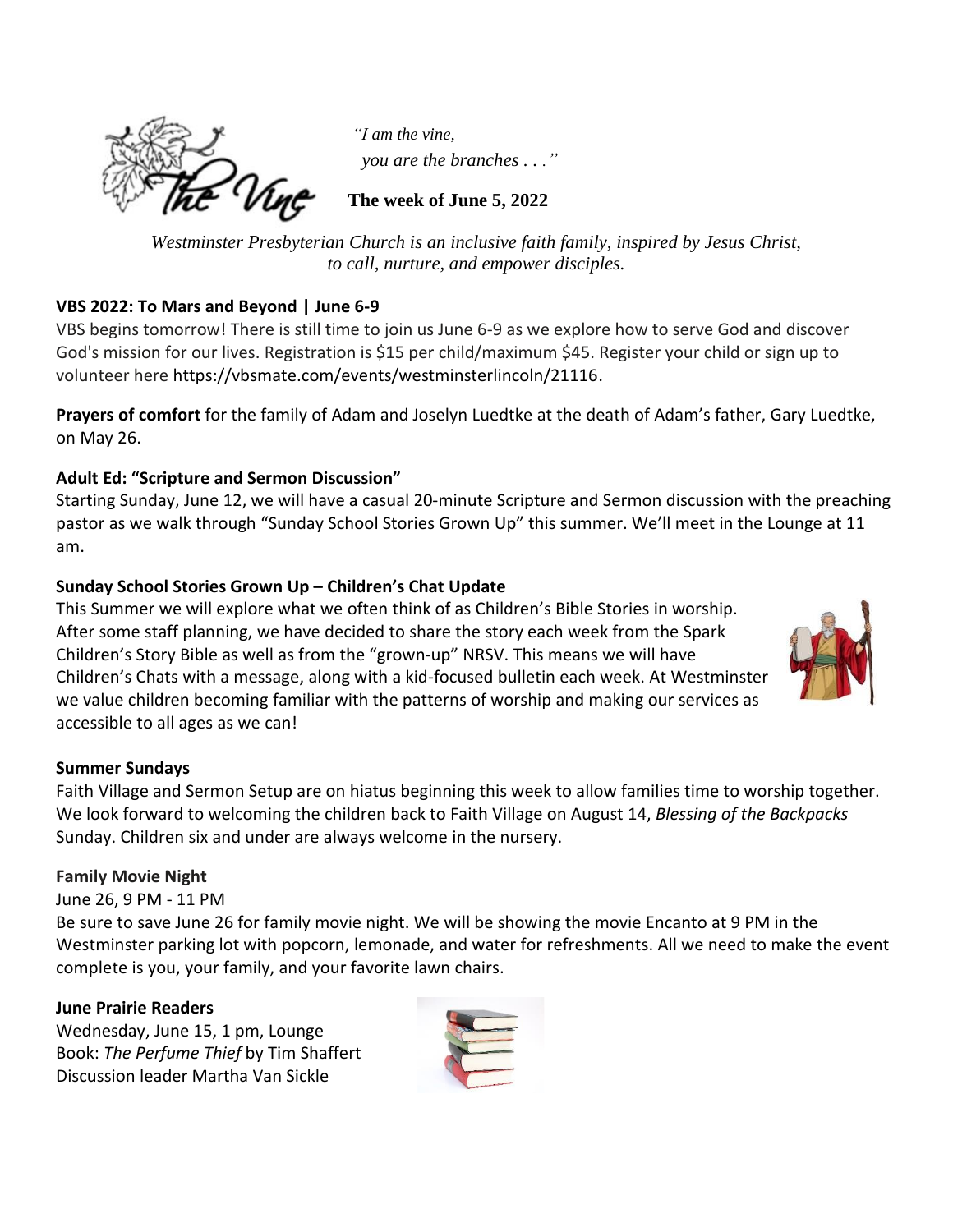### **Lohmen Lore**



How much do you know about Westminster's relationship with our sister church in Germany? Watch this spot every week to raise your Lohmen IQ. Here's a question to start your thinking: Lohmen is a charming and thriving village, population 3100, located in: a) Saxony, b) former West Germany, c) Bavaria. (Answer in *The Vine* next week.)

### **Repurpose your Pill Bottles**

What if you went to the pharmacy to get a prescription filled and they dumped the pills into your open



hand? Not sanitary and not safe. This is what often happens in many underdeveloped nations. You can make a difference. The big pill collection container has returned for you to again drop off your empty, labels off, glue removed and cleaned pill bottles to the church office area. We will collect for the next few months and send these precious containers to underdeveloped nations for safe dispensary of medication to their citizens. So don't toss your empty pill bottles

in the recycling bin at home, take the labels off including the glue and bring them to the church for us to repurpose.

# **YOUR SESSION IN ACTION**

### **April 2022**

- Received two new members: Stephanie Laux and Shirley Robb
- Year-to-date pledges are ahead of plan. Expenses are below plan, but some of that is seasonal. Financially, we are stable.
- Hosted Homestead Presbytery's quarterly meeting on May 19. Several members volunteered to help. Westminster's Presbyterian Women prepared/donated and served breakfast and lunch. The meeting went well.
- Hired a new preschool director, Sarah Dankenbring. Sarah comes to the preschool from within our program and is a coach under the umbrella of our accreditation, "Step Up to Quality."
- Approved a contract for Westminster to host Homestead Presbytery's administrative office beginning in June. This is for one staff person.
- Discussed a two-year anniversary installation celebration for Pastor Chris this fall due to the fact his original installation service was greatly pared down due to COVID. Pastor Chris will invite the speaker he would have had 2 years ago.

# **HEAR! HEAR! (In the Sanctuary)**

There is a new and convenient way for anyone to enhance their listening experience in the Westminster sanctuary. You can now use your smartphone to connect directly to the Church's audio system. If you are interested in using the new system or just want more information, there will be a flyer at the front desk which explains the process. You need your smartphone and the pair of earphones that came with it. Steve Larson (402-613-6644) has agreed to talk with anyone who needs assistant with the steps on the flyer. **Please note** you can still use the hand-held devices that have always been provided by the church if you prefer.